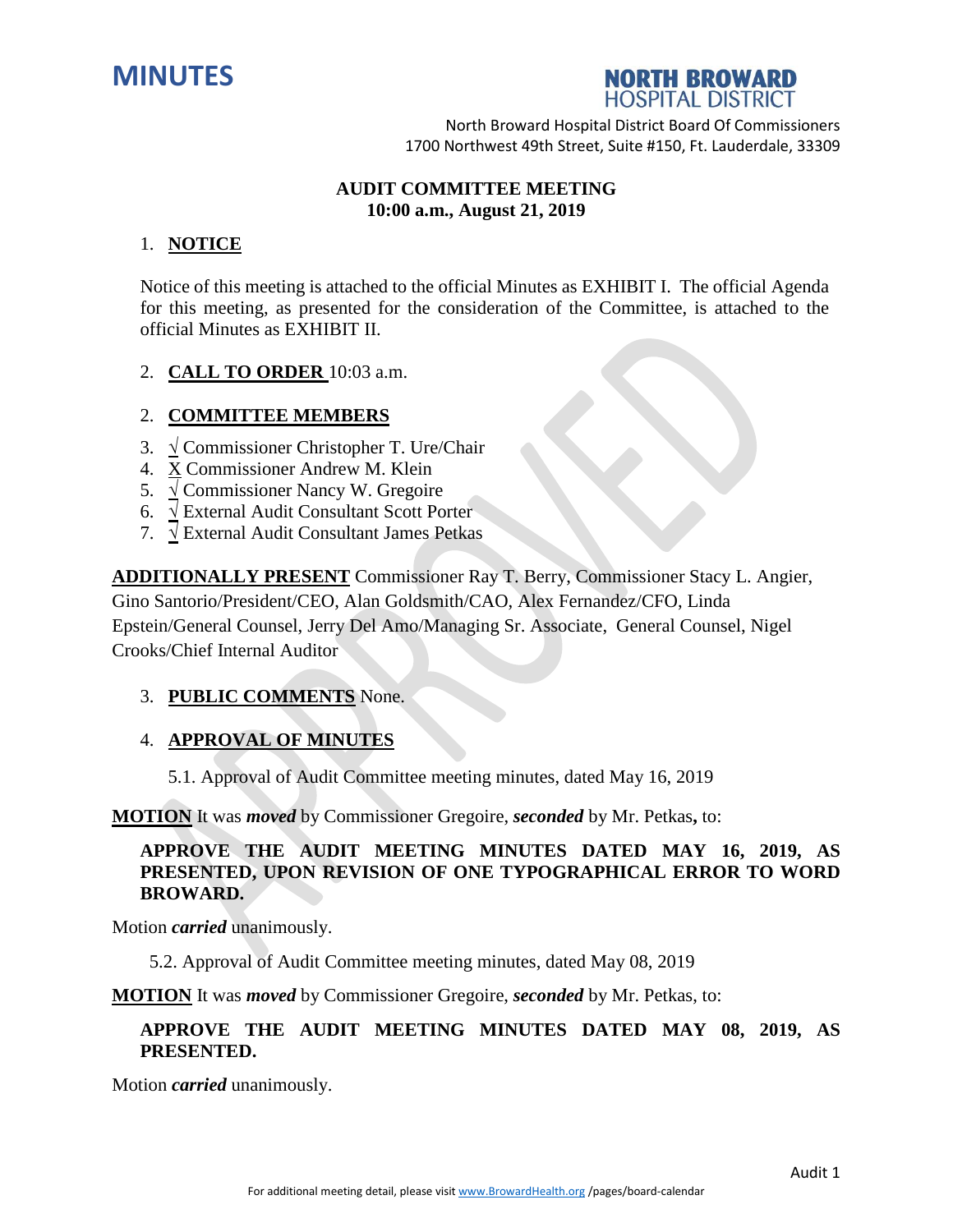



North Broward Hospital District Board Of Commissioners 1700 Northwest 49th Street, Suite #150, Ft. Lauderdale, 33309

### 6. **TOPIC OF DISCUSSION**

6.1. Internal Audit Dept. & Audit Committee Quality Assurance Review Results, AMP

Expert Solutions, LLC

Ms. Angela Poole, with AMP Expert Solutions, presented on the Quality Assurance Review of Broward Health's Internal Audit Department and Audit Committee.

Ms. Poole gave an overview of what the quality review consisted of, as referenced below.

- o Assess whether or not the internal audit department was operating in accordance with the Institute of Internal Auditors (IIA) standards and code of ethics.
- o Evaluate the effectiveness of the performance of the internal audit department.
- o Identify opportunities for continuous improvement.

Ms. Poole's conclusion of Broward Health's Internal Audit Department was that it generally conformed to IIA's standards and code of ethics. She described the department as functioning with appropriate independence and objectivity, and that the Chief Internal Auditor had established a quality audit improvement process that demonstrated a commitment to continuous improvement. Ms. Poole confirmed that the department's skill set was appropriate to meet the annual audit work plan objectives and risks. In addition, Ms. Poole assured the committee that her firm would be able to assist in supplementing vacancies and provide assistance on requested projects, when needed. It was confirmed that a 90 day status report follow-up would be provided, as referenced in the agreement.

As a result of the findings, Commissioner Ure made recommendations as seen below.

- o Human Resource Committee perform a salary review and evaluation of the Chief Internal Auditor.
- o Legal Department's review of the charter, addressing sections related to whistleblower and associated issues. Provide recommendations while being sensitive to the fact that Broward Health is a public body.

**MOTION** It was *moved* by Commissioner Gregoire, *seconded* by Mr. Petkas, to:

# **APPOINT COMMISSIONER URE TO REVIEW THE AUDIT CHARTER AND PROVIDE RECOMMENDATIONS, ENSURING CONFORMITY WITH THE INSTITUTE OF INTERNAL AUDIT STANDARD AUDIT CHARTER.**

Motion *carried* unanimously.